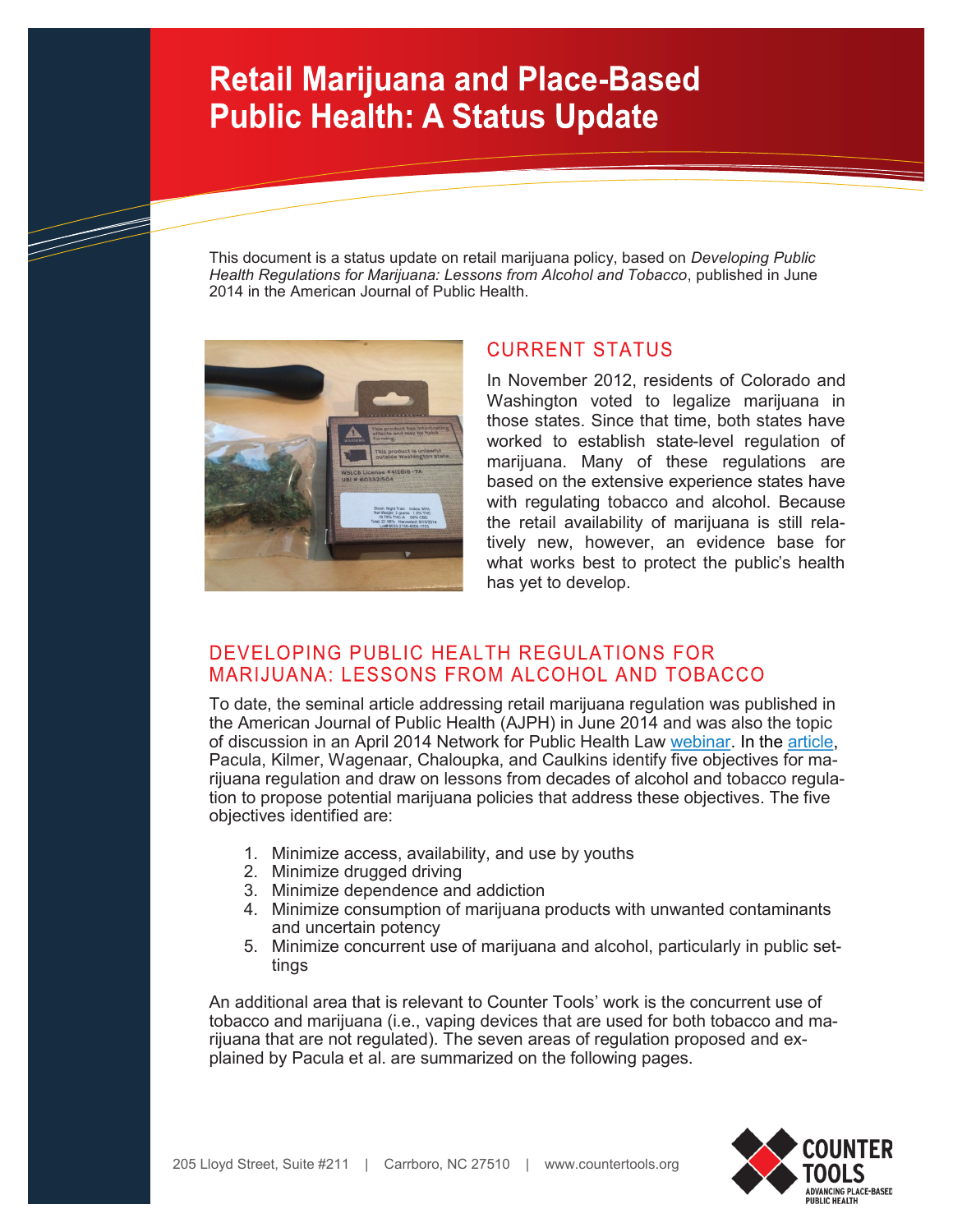## Developing Public Health Regulations for Marijuana

## 1. Keep Prices Artificially High

TIMBER 1979.<br>Fødsler

Alcohol and tobacco studies show that raising prices reduces consumption and related health and social harms. Any strategy that involves keeping the price of regulated marijuana high will need to include mechanisms that reduce the incentive for tax-evading underground markets. This can be done by:

- Designing the regulatory structure around tax collection (e.g., banning home production and issuing few production licenses).
- Having strong enforcement and sanctions for those operating outside the regulatory structure.

## 2. Adopt a State Monopoly

A state-run monopoly on production, distribution and sale of marijuana is recommended, however, a state monopoly would be impossible at this point because of the federal prohibition on marijuana. This should be considered in the future if circumstances change. A state-run monopoly would:

- Allow state governments to more aggressively pursue violators who pretend to be legitimate distributors or retailers because they could be more easily identified as nongovernment employees.
- Set prices higher than otherwise possible without competition to push prices lower.
- Facilitate messaging concerning quality and content of marijuana products sold, warnings about risks of use, and adherence to point-of-sale advertising restrictions
- Make it easier to monitor and conduct frequent enforcement checks of sellers.

## 3. Restrict and Carefully Monitor Licenses and Licensees

In the absence of a state-run monopoly, a strong licensing system is recommended. Licenses would be required to participate in any part of the supply chain: grower, producer or processor, wholesaler or distributor, and retailer. Licensing would:

- Limit competition (which can keep prices high)
- Enable effective tax collection

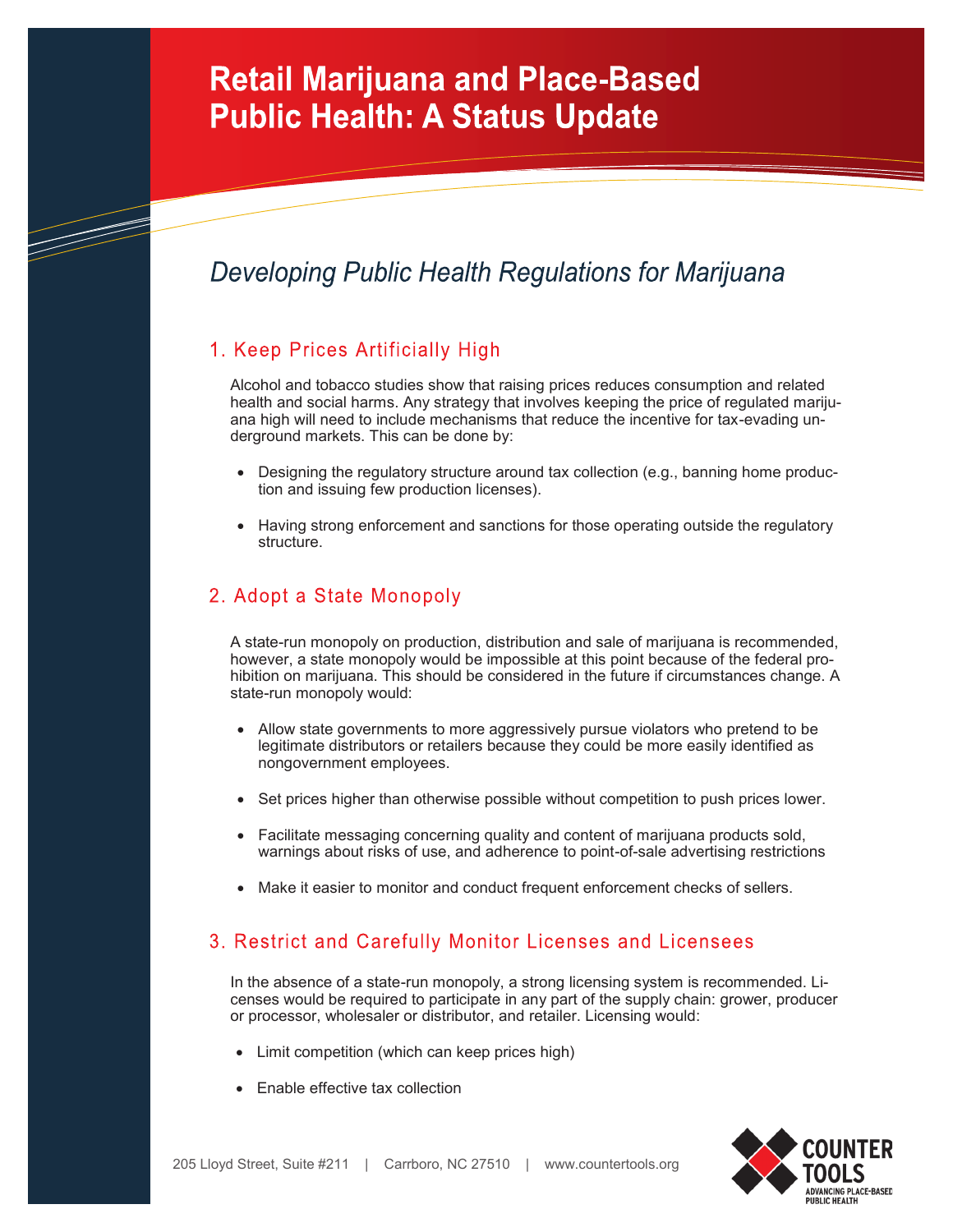## Developing Public Health Regulations for Marijuana

- 3. Restrict and Carefully Monitor Licenses and Licensees (continued)
	- Reduce the potential for diversion.

T

• Allow for restrictions on the types of businesses that can sell marijuana, location of retailers (e.g., distance from schools, parks, and other youth venues), density of retailers (on the basis of e.g., population and geography), and modes of sales (e.g., bans on vending machines and self-service).

Licenses allow the government to trace all products and ensure they meet quality standards required by law. They also allow for monitoring of the sale of products in terms of excess or insufficient supply. In addition, strong licensing provisions that are actively enforced are effective at limiting sales to minors.

Keeping the number of licenses small helps control the cost of regulating these new businesses and enforcing compliance. Fees collected through the licensing system provide steady revenues to support active oversight and enforcement by regulatory agencies.

## 4. Limit the Types of Products Sold

Potential regulations that address the products sold include what is allowed to be in the product (e.g., additives, flavorings), methods of production (e.g., to reduce pesticides, mold, or other contaminants), "bundling" of marijuana with other inputs (e.g., edibles, nicotine), and limits on THC content.

Similar to restrictions imposed on the alcohol and tobacco industries, it is recommended that restriction be imposed on marijuana products targeting youth (e.g., THC-infused chocolate bars, peanut butter cups, Rice Krispies treats, hard candies, and lollipops).

#### 5. Attempt to Limit Marketing

Marketing restrictions may be justified because there is to maintain antismoking norms and keep risk perceptions high to reduce youths' initiation and use of marijuana. In addition, they be more likely to be upheld because of the threat of sanctions from the federal government if the federal ban on marijuana legalization remains.

A comprehensive marketing ban would encompass all forms of advertising (e.g., print, television, radio, transit, billboards, point-of-sale, Internet, and social media outlets), promotion (e.g., price discounting, coupons, free sample distribution), sponsorships, and other indirect forms of marketing (e.g., brand stretching, branded merchandise).

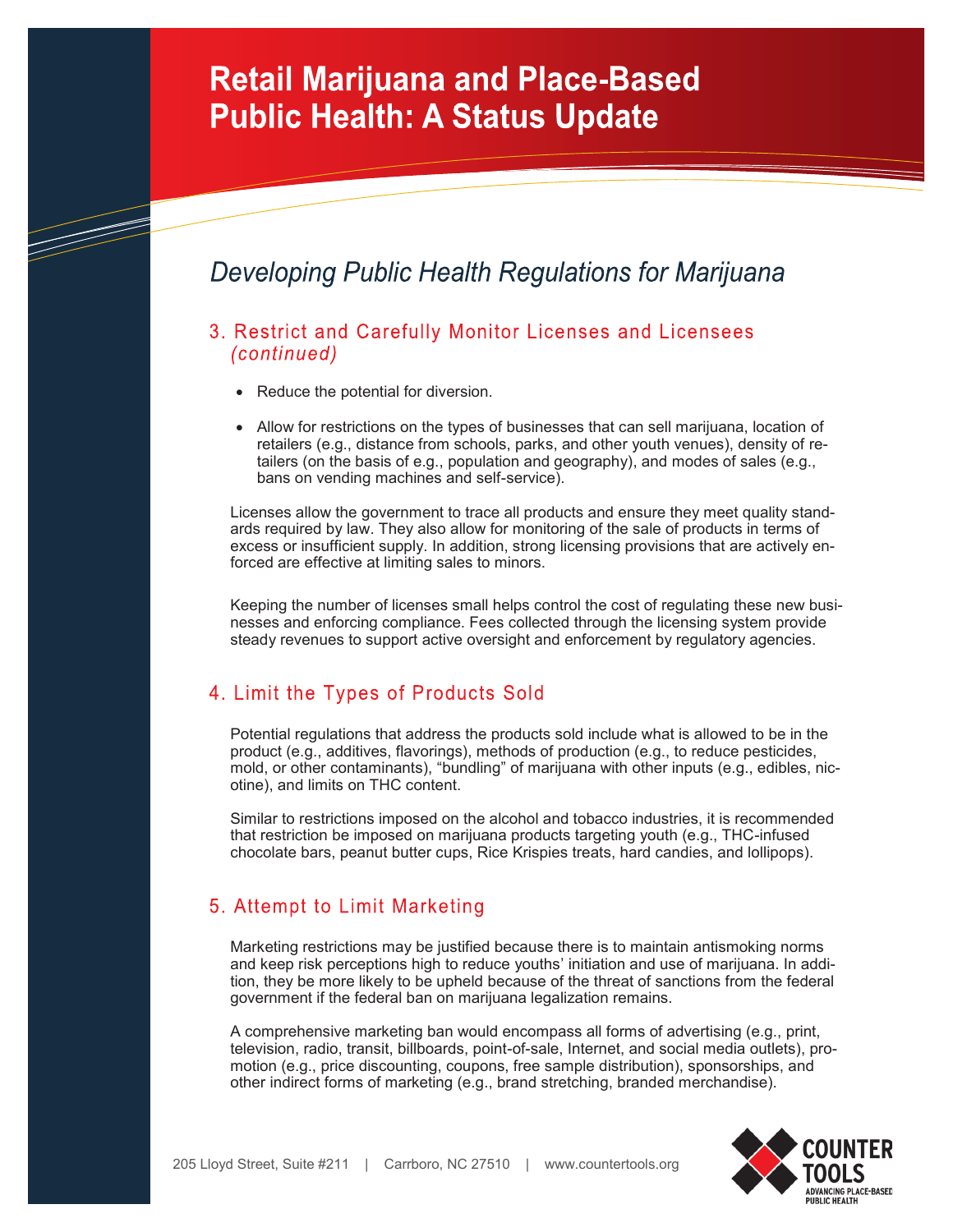## Developing Public Health Regulations for Marijuana

#### 6. Restrict Public Consumption

T

Limiting consumption in public would:

- Reduce secondhand exposure to smoked marijuana.
- Reduce the extent to which marijuana use is seen by youths as socially acceptable or normative, perhaps making it more likely that youths delay initiation or never start at all.

Restrictions on where marijuana can be consumed could also reduce the probability that marijuana and alcohol be used concurrently.

## 7. Measure and Prevent Impaired Driving

Those under the influence of both marijuana and alcohol are at a much greater risk of a crash than are those under the influence of either by itself. Next steps on regulating impaired driving are less clear because of the difficulties in measuring impairment. Current testing methods (blood and urine) are invasive and the detection of use of marijuana can occur well outside the window of impairment.

A comprehensive campaign against impaired driving could follow the alcohol model, which includes per se laws, higher mandatory fines and jail times for offenders, sobriety check points, graduated licensing and safety belt laws, visible enforcement and media campaigns.

#### SUMMARY OF REGULATORY APPROACHES AND PUBLIC **HEAI TH OBJECTIVES**

| <b>Regulatory Choices</b>                   | Public Health Objective to Minimize |                           |                                |                                                          |                                                                   |
|---------------------------------------------|-------------------------------------|---------------------------|--------------------------------|----------------------------------------------------------|-------------------------------------------------------------------|
|                                             | Youths'<br>Access<br>and Use        | Drugged<br><b>Driving</b> | Dependence<br>and<br>Addiction | Unwanted<br>Contaminants and<br><b>Uncertain Potency</b> | <b>Concurrent Use</b><br>of Marijuana<br>and Alcohol <sup>a</sup> |
| Increase prices                             | X                                   | X                         | X                              |                                                          |                                                                   |
| Create state monopoly                       | X                                   | X                         | X                              | X                                                        | X                                                                 |
| Restrict and monitor licenses and licensees | X                                   | X                         | X                              |                                                          | X                                                                 |
| Limit products sold                         | X                                   | X                         | X                              | X                                                        |                                                                   |
| Limit marketing                             | X                                   | X                         | X                              |                                                          | χ                                                                 |
| Restrict public consumption                 | X                                   | X                         | X                              |                                                          | X                                                                 |
| Measure and prevent impaired driving        |                                     | X                         |                                |                                                          | X                                                                 |

<sup>a</sup>lt is impossible to predict how concurrent use will influence social welfare under legalization, but because of the existing evidence it seems appropriate, at least initially, to minimize the concurrent use of marijuana and alcohol in public.



Source: Pacula et al., 2014